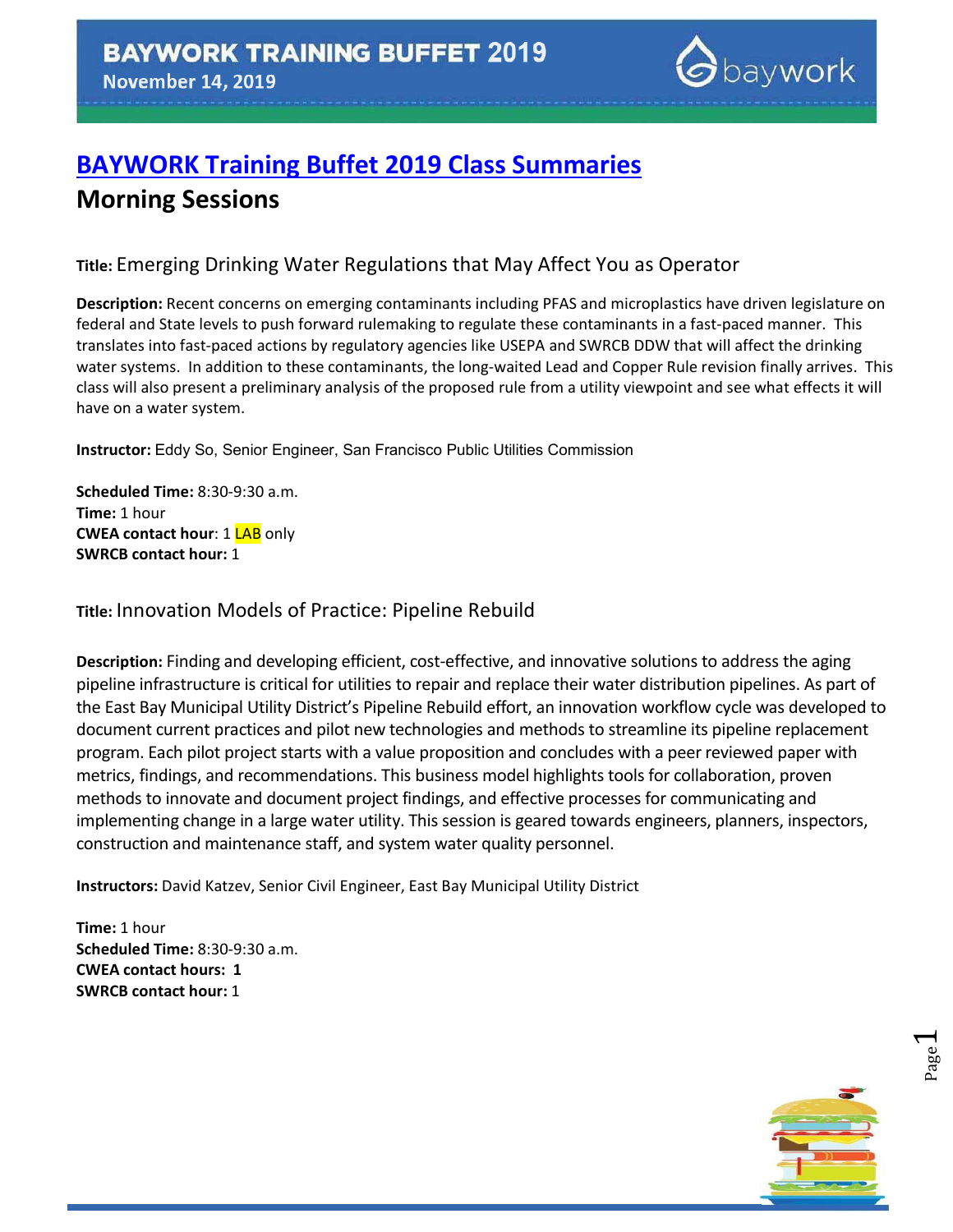

#### **Title**: How to Handle Water Complaints

**Description**: Drinking water consumer complaints should be an integral part of all drinking water monitoring programs. In this session you will learn the importance to monitor consumers' complaints and techniques to improve consumer complaint handling procedures.

**Instructor:** Ana Corti, Water Quality Analyst Lab Director, City of Pittsburg

**Time:** 2 hours **Scheduled Time**: 8:30-10:30 a.m. **CWEA contact hours: 2 SWRCB contact hours: 2**

#### **Title**: Career Pathways: Stories from Panelists

**Description**: Hear compelling stories from panelists with varied water industry backgrounds including water treatment operator, construction and distribution manager, instrument technician, and district secretary. Learn what they did to get to where they are today.

**Panelists:** Anthonio Martinez, EBMUD, Dane Wilkins, Instrumentation Technician, Zone 7 Water, Rischa Cole, Secretary of the District, Nick Hansen, Senior Wastewater Treatment Plant Operator, Central Contra Costa Sanitary **District** 

**Time:** 2 hours **Scheduled Time**: 8:30-10:30 a.m. **CWEA contact hours: 2**

#### **Title**: Mobile Data Collection Implementation

**Description**: Taking your GIS and CMMS mobile and putting it in the field pays dividends. With a focus on Central San's sewer Collection System Operations Division, we will explore what going mobile can look like. We will explore our goals, challenges, change management, successes, and how mobile GIS/CMMS facilitated systemic optimization and empowerment.

**Instructor:** Ian Morales, GIS Analyst- Central Contra Costa Sanitary District

**Time: 1** hour **Scheduled Time**: 9:30-10:30 a.m. **CWEA contact hour: 1 SWRCB contact hour:** 1



Page  $\mathrel{\sim}$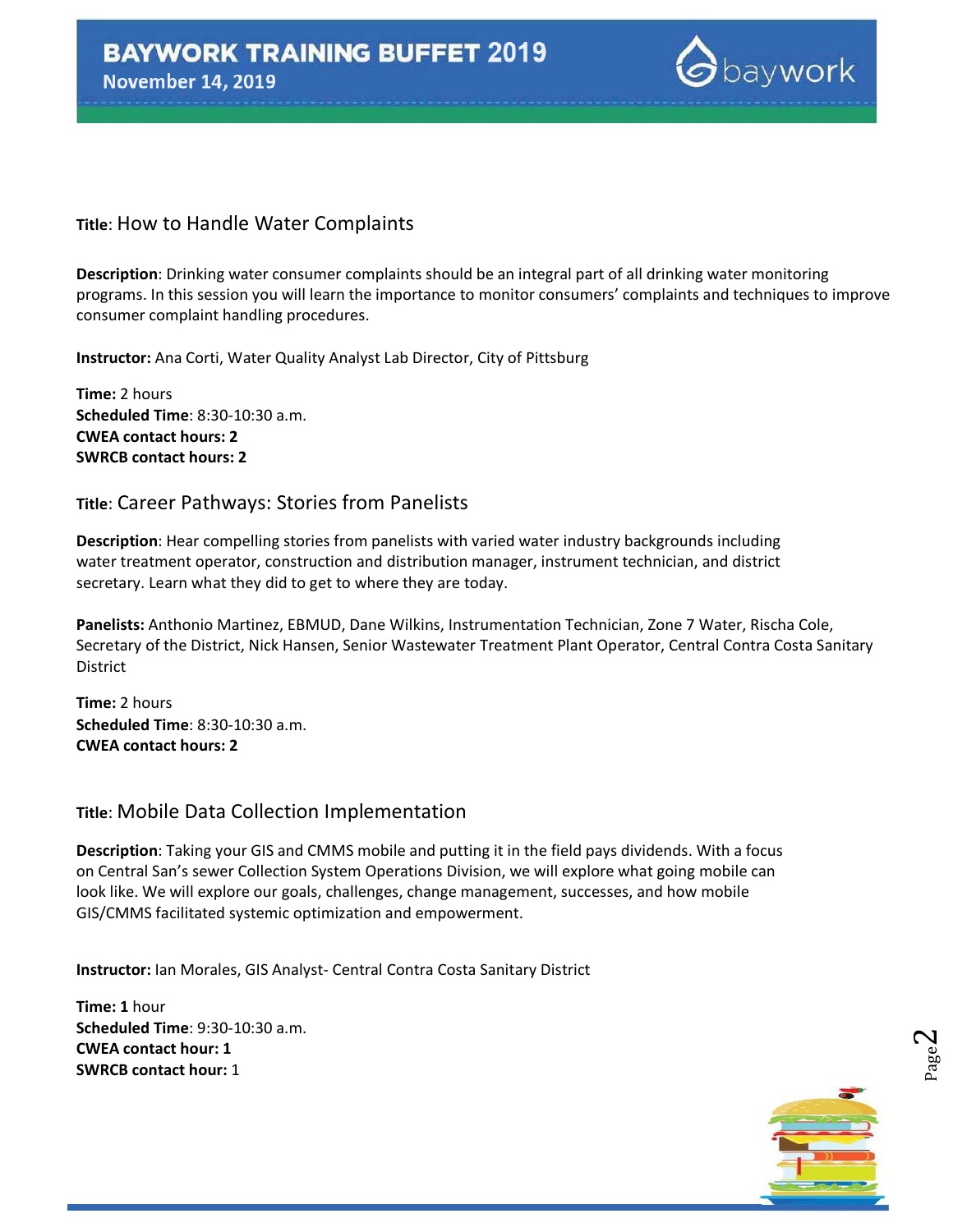

#### **Title:** A Look Inside Control Valves and How We Use Them

**Description:** This session will be a presentation on the City of Pleasanton's control valves, including a discussion on pressure-reduction, relief, altitude, and flow control using CLA-VAL products.

**Instructors:** Danny Ward, Lead Utilities Operator and Leo Lopez, Training and Emergency Services Manager, City of Pleasanton

**Time**: 1 Hour **Scheduled Time:** 9:30-10:30 a.m. **CWEA contact hour: 1 CSM; ECI; PM; MT; E/I; OP; BLAM only SWRCB contact hour:** 1

#### **Title:** Lessons Learned from an Advanced Wastewater Treatment Plant

**Description** The Silicon Valley Advanced Water Purification Center is the largest of its kind in Northern California. It's been online since March 2014 and utilizes membrane technology to purify wastewater to near-distilled quality. In this class, you will hear a few of the lessons learned from maintaining and operating its complexed system.

**Instructor:** Lale Eristurk, Associate Civil Engineer, Water Quality, Valley Water

**Time: 1** hour **Scheduled Time**: 10:30-11:30 a.m. **CWEA contact hour: 1**

### **Title:** A Comparative Look at Water Resources Management in California

**Description:** Overview of differences in water supply and demand planning strategies across California, focused primarily on Northern California (Bay Area) and the Central Valley. Insights to how these areas manage water resources can help professionals better understand the complex system of state-wide assets, and how to work more collaboratively across regions.

**Instructor:** Brad Arnold, Senior Water Resources Specialist, Valley Water

**Time: 1** hour **Scheduled Time**: 10:30-11:30 a.m. **CWEA contact hour: 1 SWRCB contact hour: 1**

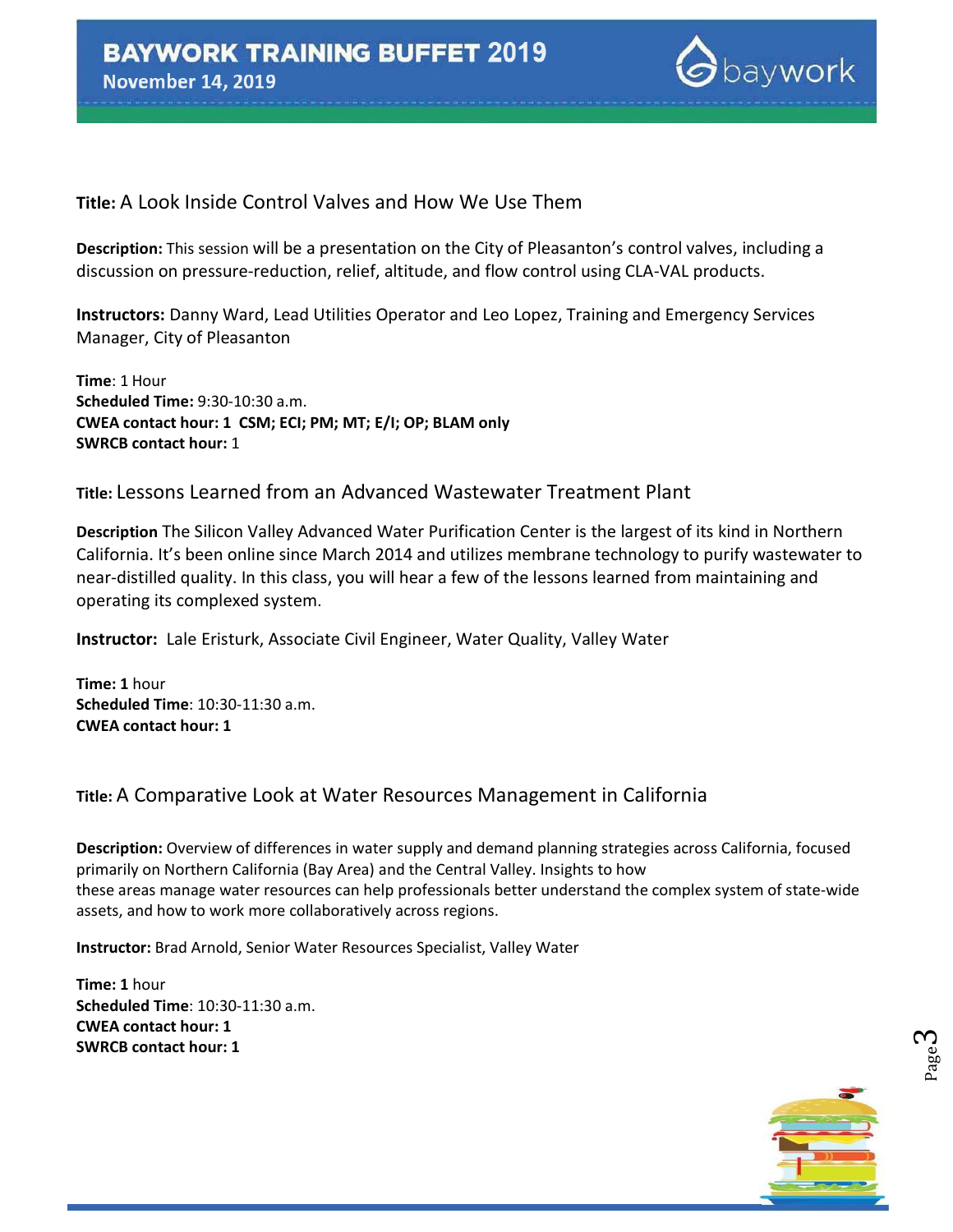

# **Title:** Hiring Managers! Attract and Hire the Top Candidates

**Description:** We'll help you with strategies for attracting and hiring the top candidates, from initial planning of the recruitment through the final selection. Our overview provides a step by step explanation of how to plan the recruitment by focusing on your ideal candidate and designing the job posting to target those individuals. We will highlight the elements of the job posting, how to effectively use supplemental questions, advertising, screening applications to determine the top candidates to interview, and developing a full array of interview questions to glean the information you need to make a sound hiring decision. Getting input from your interview panel, conducting reference checks, getting a full picture is key to picking the best addition to your team. Partner with your Recruiter, keep the applicants interested, and make the effort worthy of a 20-year decision (because many are!) This workshop is designed for all water and wastewater staff.

**Instructors:** Peggy Donatelli, Recruitment Program Administrator, Laurel Hanchett, Recruiter, Valley Water

**Time:** hour **Scheduled Time**: 10:30-11:30 a.m. **CWEA contact hour: 1 SWRCB contact hour: 1**

**Title:** Central San's Approach to Pollution Prevention

**Description:** Central San has been a leader in pollution prevention (P2). From operating its own Household Hazardous Waste Collection Facility to partnering with cities and other non-profit organizations to leverage P2 efforts, come and learn about the secrets to the success of Central San's P2 Program.

**Instructor:** Colleen Henry, Senior Environmental Compliance Inspector, Central Contra Costa Sanitary District

**Time: 1** hour **Scheduled Time**: 10:30-11:30 a.m. **CWEA contact hour: 1 CSM; ECI; LAB; OP; BLAM only**



Page 4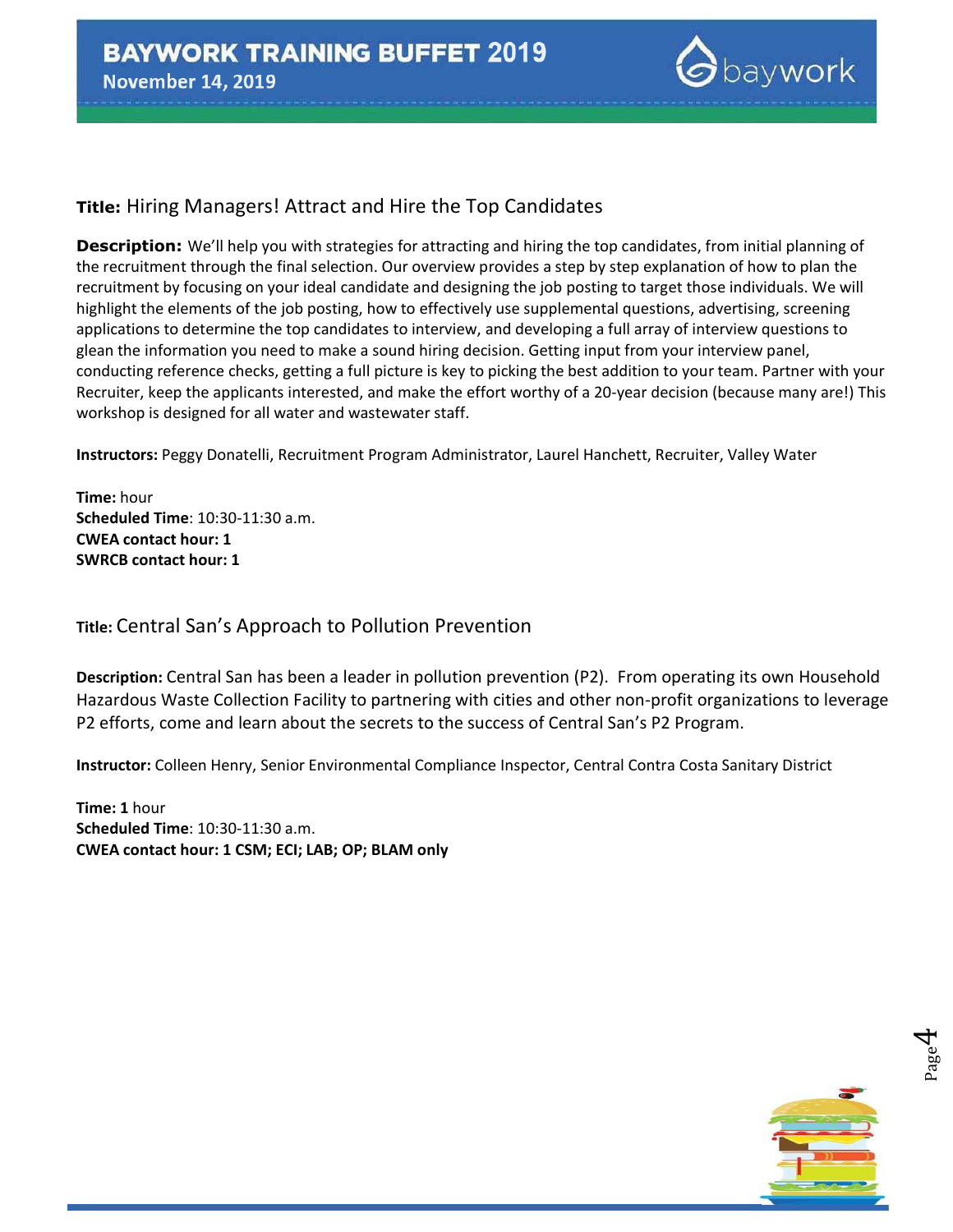**November 14, 2019** 



# **Afternoon Sessions**

**Title:** Operator III, IV, or V Certification: Tips & Tidbits

**Description:** Come hear from a panel of your fellow operators who took a Grade III, IV or V test in April or September. Find out what went right, what went wrong, and advice for future certification prep. Learn strategies for success--before, during, and after the test.

**Instructors:** Meryl Abramson, City of Hayward; Steven Andersen, Operator-in-Training, Dublin San Ramon Services District, Joe Mello, Supervising Plant/Pipe Mechanical Tech, Valley Water **Time: 1** hour **Scheduled Time**: 12:30-1:30 p.m. **CWEA contact hour: 1, OP SWRCB contact hour: 1**

### **Title:** Emergency Preparedness and Response Panel Discussion

**Description:** Keeping employees safe through a myriad of emergencies should be any organization's goal. Also, maintaining operational reliability in emergencies helps ensure public safety and the availability of water resources. Come hear what several Emergency Response managers have to say about this critical topic.

**Panelists:** Alexander Gordon, Emergency and Security Manager, Valley Water; Jim Keller, Operations Manager, Napa San; Leo Lopez, Training and Emergency Services Manager, City of Pleasanton, Navneet Virk, Senior Software Engineer, EBMUD

**Time**: 2 Hours **Scheduled Time: 12:30-1:30 p.m. CWEA contact hours**: **2 SWRCB contact hours: 2**

# **Title:** Managing Culture Change: A Proactive Approach to Address Workforce Changes

**Description:** This workshop will review EBMUD's approach to implementing a values and organizational improvement process intended to facilitate the assimilation of new talent and engaging existing employees in building a high performing culture to carry out the organization's mission.

**Instructor:** Derry Moten, Manager of Employee & Organizational Development, EBMUD **Time: 1** hour **Scheduled Time**: 12:30-1:30 p.m. **CWEA contact hour: 1 SWRCB contact hour: 1**



Page ഥ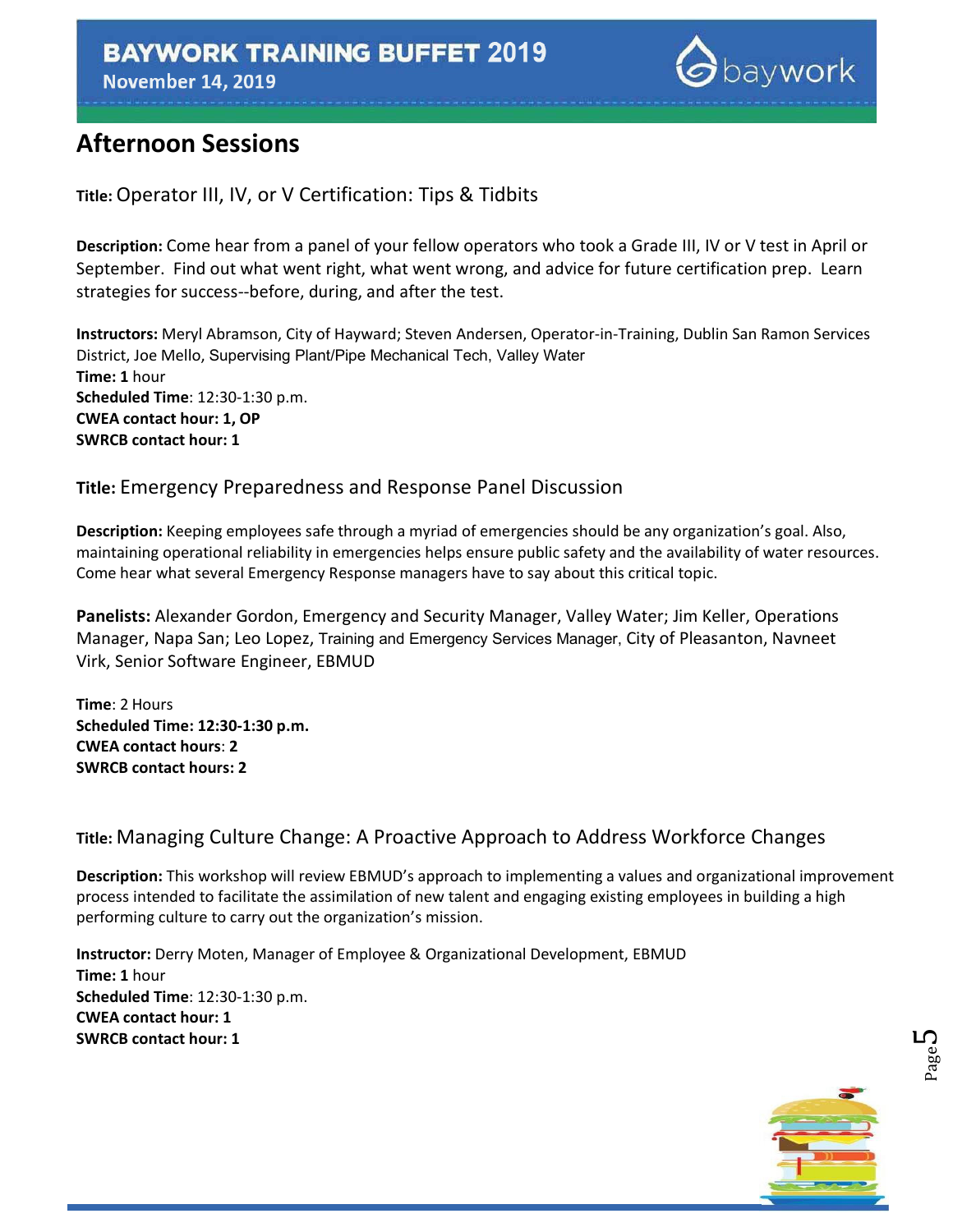

# **Title:** Interviewing Skills & Techniques to Help Achieve your Career Goals

**Description:** Help your employees prepare themselves to successfully compete for promotions within your organization, from filling out the job application to making a best impression in the interview. Our overview provides a strategic guide in preparing to competitively interview for positions when competing against fellow employees and outside applicants. We cover the basics, such as understanding the purpose of interviews, to key skills such as conducting a self-assessment, anticipating questions, and forming organized, thoughtful responses. We advise against the common interview mistakes, provide tips and strategies, and suggestions to help practice so they will be ready for that big opportunity. This workshop is designed for all water and wastewater staff.

**Instructors:** Peggy Donatelli, Recruitment Program Administrator, Laurel Hanchett, Recruiter, Valley Water

**Time: 1** hour **Scheduled Time**: 12:30-1:30 p.m. **CWEA contact hour: 1**

#### **Title:** Fundamentals of Produced Water in the Oil and Gas Industry

**Description:** Produced water (PW) is the largest byproduct by volume generated from the oil and gas industry, it is becoming a global concern due to its complex composition and stringent environmental regulations associated with PW discharge. This presentation will highlight the conventional PW treatment and disposal practices, disadvantages and challenges. The presentation will also introduce a promising electrochemical technology known as "Electrocoagulation" that could potentially overcome existing challenges.

**Instructor:** Deina Aly, Sanitary Engineer, City of San Jose - Regional Wastewater Facility

**Time: 1** hour **Scheduled Time**: 1:30-2:30p.m. **CWEA contact hour: 1 SWRCB contact hour: 1**